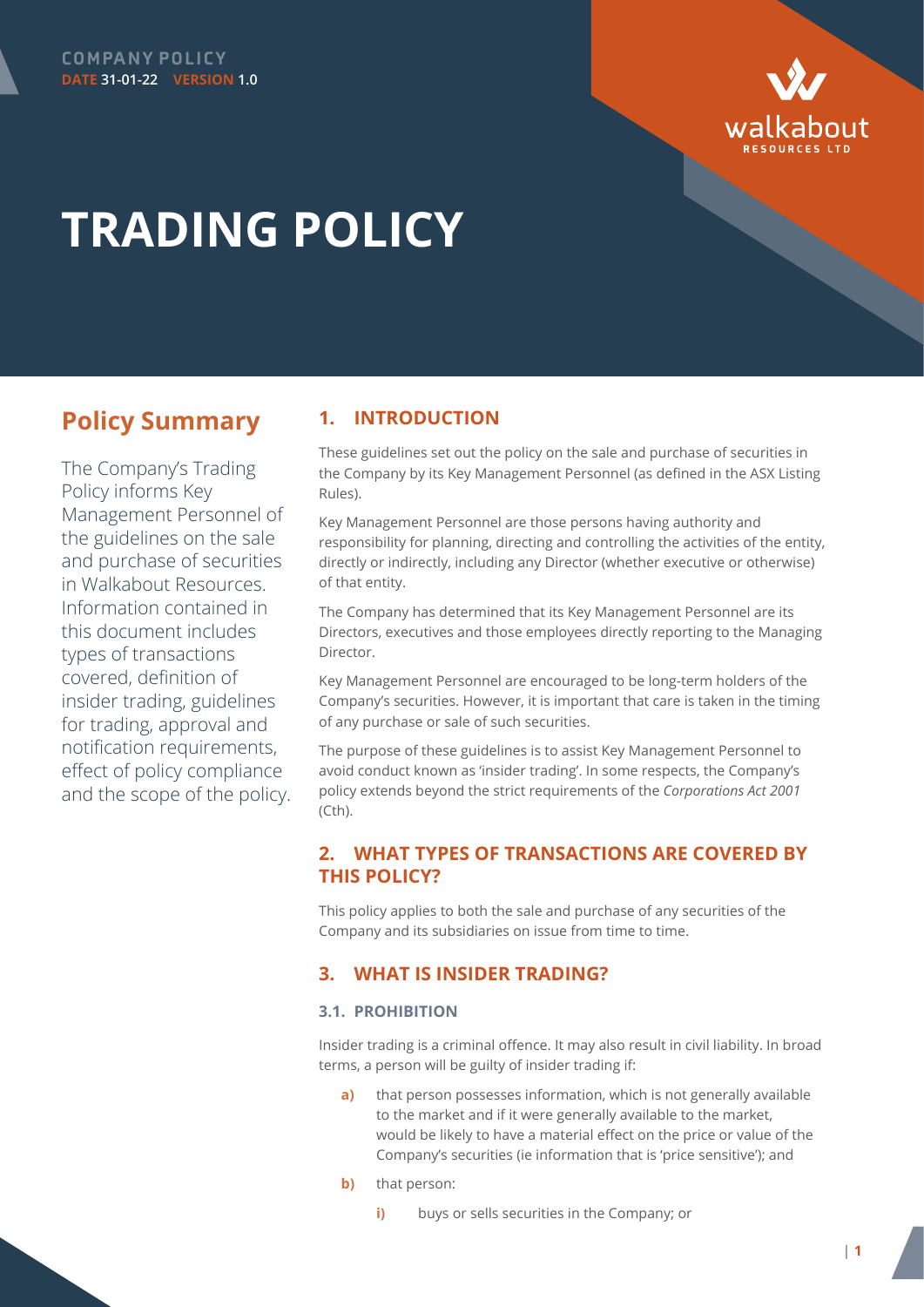



- **ii)** procures someone else to buy or sell securities in the Company; or
- **iii)** passes on that information to a third party where that person knows, or ought reasonably to know, that the third party would be likely to buy or sell the securities or procure someone else to buy or sell the securities of the Company.

#### **3.2. EXAMPLES**

To illustrate the prohibition described above, the following are possible examples of price sensitive information which, if made available to the market, may be likely to materially affect the price of the Company's securities:

- **c)** the Company considering a major acquisition;
- **d)** the threat of major litigation against the Company;
- **e)** the Company's revenue and profit or loss results materially exceeding (or falling short of) the market's expectations;
- **f)** a material change in debt, liquidity or cash flow;
- **g)** a significant new development proposal (e.g. new product or technology);
- **h)** the grant or loss of a major contract;
- **i)** a management or business restructuring proposal;
- **j)** a share issue proposal;
- **k)** an agreement or option to acquire an interest in a mining tenement, or to enter into a joint venture or farm-in or farm-out arrangement in relation to a mining tenement; and
- **l)** significant discoveries, exploration results, or changes in reserve/resource estimates from mining tenements in which the Company has an interest.

#### **3.3. DEALING THROUGH THIRD PARTIES**

The insider trading prohibition extends to dealings by individuals through nominees, agents or other associates, such as family members, family trusts and family companies (referred to as "**Associates**" in these guidelines).

#### **3.4. INFORMATION HOWEVER OBTAINED**

It does not matter how or where the person obtains the information – it does not have to be obtained from the Company to constitute inside information.

#### **3.5. EMPLOYEE SHARE SCHEMES**

The prohibition does not apply to acquisitions of shares or options by employees made under employee share or option schemes, nor does it apply to the acquisition of shares as a result of the exercise of options under an employee option scheme. However, the prohibition does apply to the sale of shares acquired under an employee share scheme and also to the sale of shares acquired following the exercise of an option granted under an employee option scheme.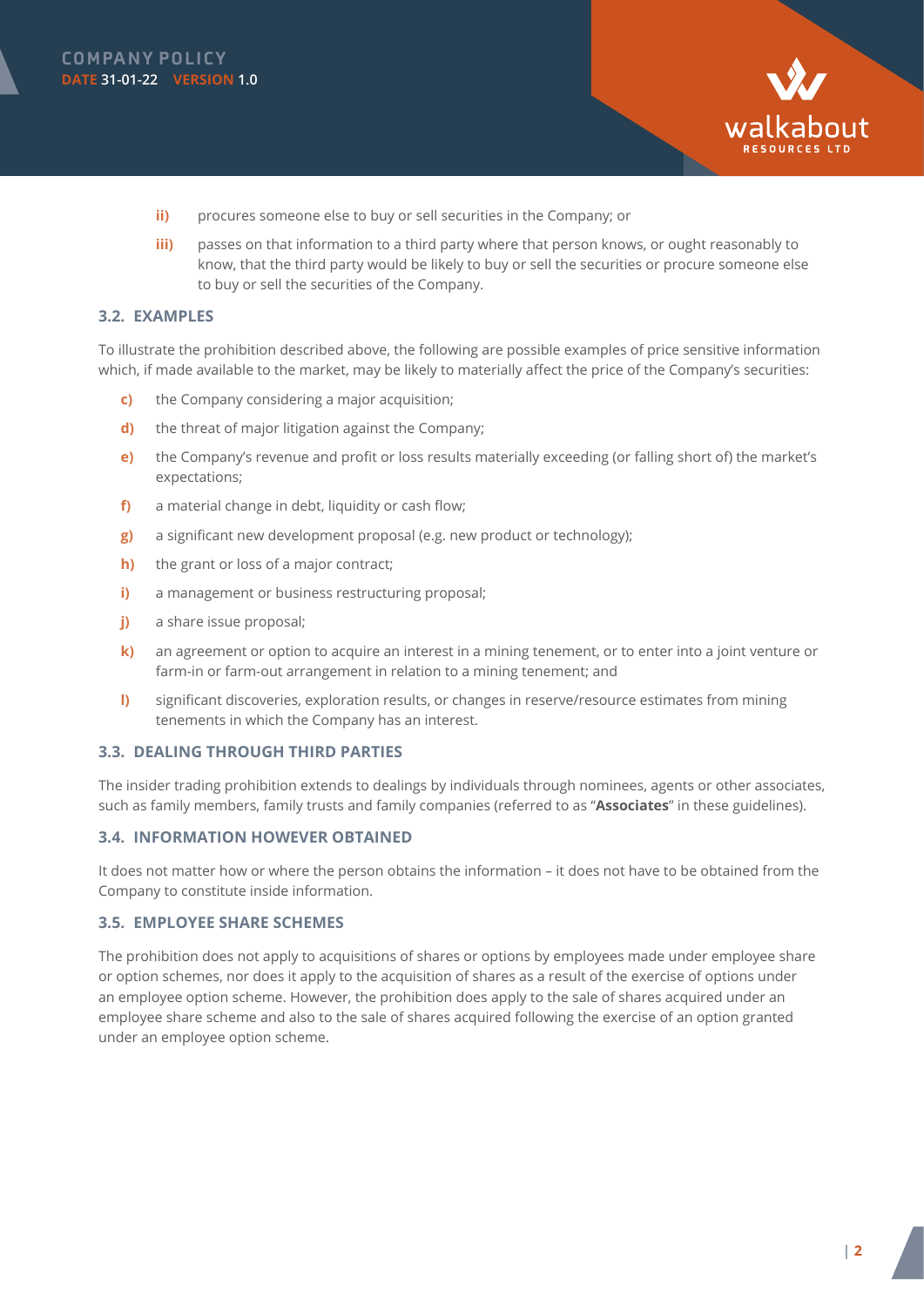

# **4. GUIDELINES FOR TRADING IN THE COMPANY'S SECURITIES**

#### <span id="page-2-0"></span>**4.1. GENERAL RULE**

Key Management Personnel must not, except in exceptional circumstances, deal in securities of the Company during the following periods:

- **a)** two weeks prior to, and 48 hours after the release of the Company's Annual Report;
- **b)** two weeks prior to, and 48 hours after the release of the Half Year Report of the Company; and
- **c)** two weeks prior to, and 48 hours after the release of the Company's quarterly reports (if applicable),

#### (together the **Closed Periods**).

The Company may at its discretion vary this rule in relation to a particular Closed Period by general announcement to all Key Management Personnel either before or during the Closed Periods. However, if a Key Management Personnel is in possession of price sensitive information which is not generally available to the market, then he or she must not deal in the Company's securities at **any** time it is in possession of such information.

#### **4.2. NO SHORT-TERM TRADING IN THE COMPANY'S SECURITIES**

Key Management Personnel should never engage in short-term trading of the Company's securities except for the exercise of options where the shares will be sold shortly thereafter.

#### **4.3. SECURITIES IN OTHER COMPANIES**

Buying and selling securities of other companies with which the Company may be dealing is prohibited where an individual possesses information which is not generally available to the market and is 'price sensitive'. For example, where an individual is aware that the Company is about to sign a major agreement with another company, they should not buy securities in either the Company or the other company.

#### **4.4. EXCEPTIONS**

- **a)** Key Management Personnel may at any time:
	- **i)** acquire ordinary shares in the Company by conversion of securities giving a right of conversion to ordinary shares;
	- **ii)** acquire Company securities under a bonus issue made to all holders of securities of the same class;
	- **iii)** acquire Company securities under a dividend reinvestment, or top-up plan that is available to all holders or securities of the same class;
	- **iv)** acquire, or agree to acquire or exercise options under an employee incentive scheme (as that term is defined in the ASX Listing Rules);
	- **v)** withdraw ordinary shares in the Company held on behalf of the Key Management Personnel in an employee incentive scheme (as that term is defined in the ASX Listing Rules) where the withdrawal is permitted by the rules of that scheme;
	- **vi)** acquire ordinary shares in the Company as a result of the exercise of options held under an employee option scheme;
	- **vii)** transfer securities of the Company already held into a superannuation fund or other saving scheme in which the restricted person is a beneficiary;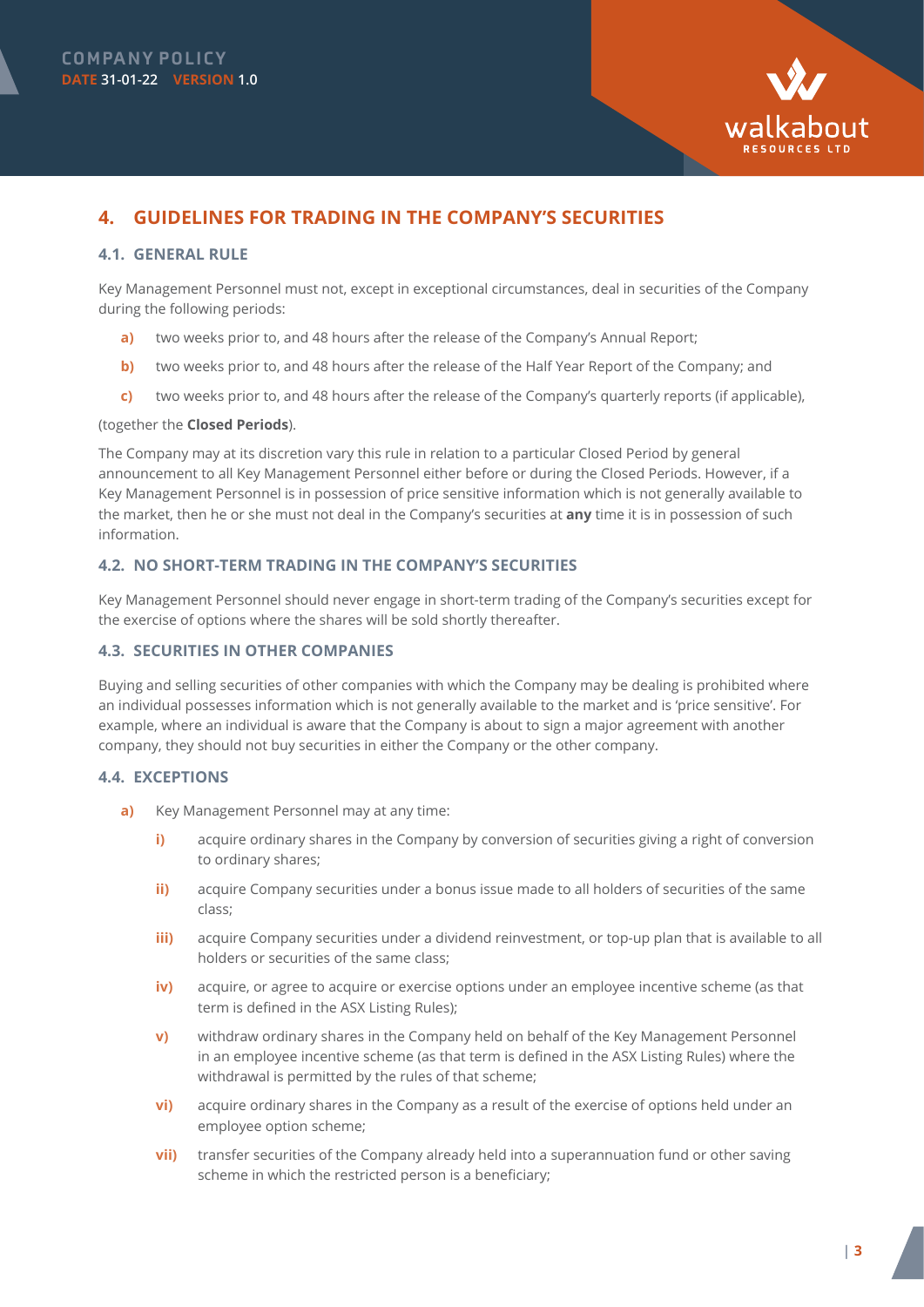



- **viii)** make an investment in, or trade in units of, a fund or other scheme (other than a scheme only investing in the securities of the Company) where the assets of the fund or other scheme are invested at the discretion of a third party;
- **ix)** where a restricted person is a trustee, trade in the securities of the Company by that trust, provided the restricted person is not a beneficiary of the trust and any decision to trade during a prohibited period is taken by the other trustees or by the investment managers independently of the restricted person;
- **x)** undertake to accept, or accept, a takeover offer;
- **xi)** trade under an offer or invitation made to all or most of the security holders, such as a rights issue, a security purchase plan, a dividend or distribution reinvestment plan and an equal access buy-back, where the plan that determines the timing and structure of the offer has been approved by the Board. This includes decisions relating to whether or not to take up the entitlements and the sale of entitlements required to provide for the take up of the balance of entitlements under a renounceable pro rata issue;
- **xii)** dispose of securities of the Company resulting from a secured lender exercising their rights, for example, under a margin lending arrangement;
- **xiii)** exercise (but not sell securities following exercise) an option or a right under an employee incentive scheme, or convert a convertible security, where the final date for the exercise of the option or right, or the conversion of the security, falls during a prohibited period or the Company has had a number of consecutive prohibited periods and the restricted person could not reasonably have been expected to exercise it at a time when free to do so; or
- **xiv)** trade under a non-discretionary trading plan for which prior written clearance has been provided in accordance with procedures set out in this Policy.
- **b)** In respect of any share or option plans adopted by the Company, it should be noted that it is not permissible to provide the exercise price of options by selling the shares acquired on the exercise of these options unless the sale of those shares occurs outside the periods specified in paragraph [4.1](#page-2-0).

Were this is to occur at a time when the person possessed inside information, then the sale of Company securities would be a breach of insider trading laws, even though the person's decision to sell was not influenced by the inside information that the person possessed and the person may not have made a profit on the sale. Where Company securities are provided to a lender as security by way of mortgage or charge, a sale that occurs under that mortgage or charge as a consequence of default would not breach insider trading laws.

#### **4.5. NOTIFICATION OF PERIODS WHEN KEY MANAGEMENT PERSONNEL ARE NOT PERMITTED TO TRADE**

The Company Secretary will endeavour to notify all Key Management Personnel of the times when they are not permitted to buy or sell the Company's securities as set out in paragraph [4.1.](#page-2-0)

# **5. APPROVAL AND NOTIFICATION REQUIREMENTS**

#### **5.1. APPROVAL REQUIREMENTS**

<span id="page-3-0"></span>**a)** Any Key Management Personnel (other than the Chairman of the Board) wishing to buy, sell or exercise rights in relation to the Company's securities must obtain the prior written approval of the Chairman of the Board or the Board before doing so.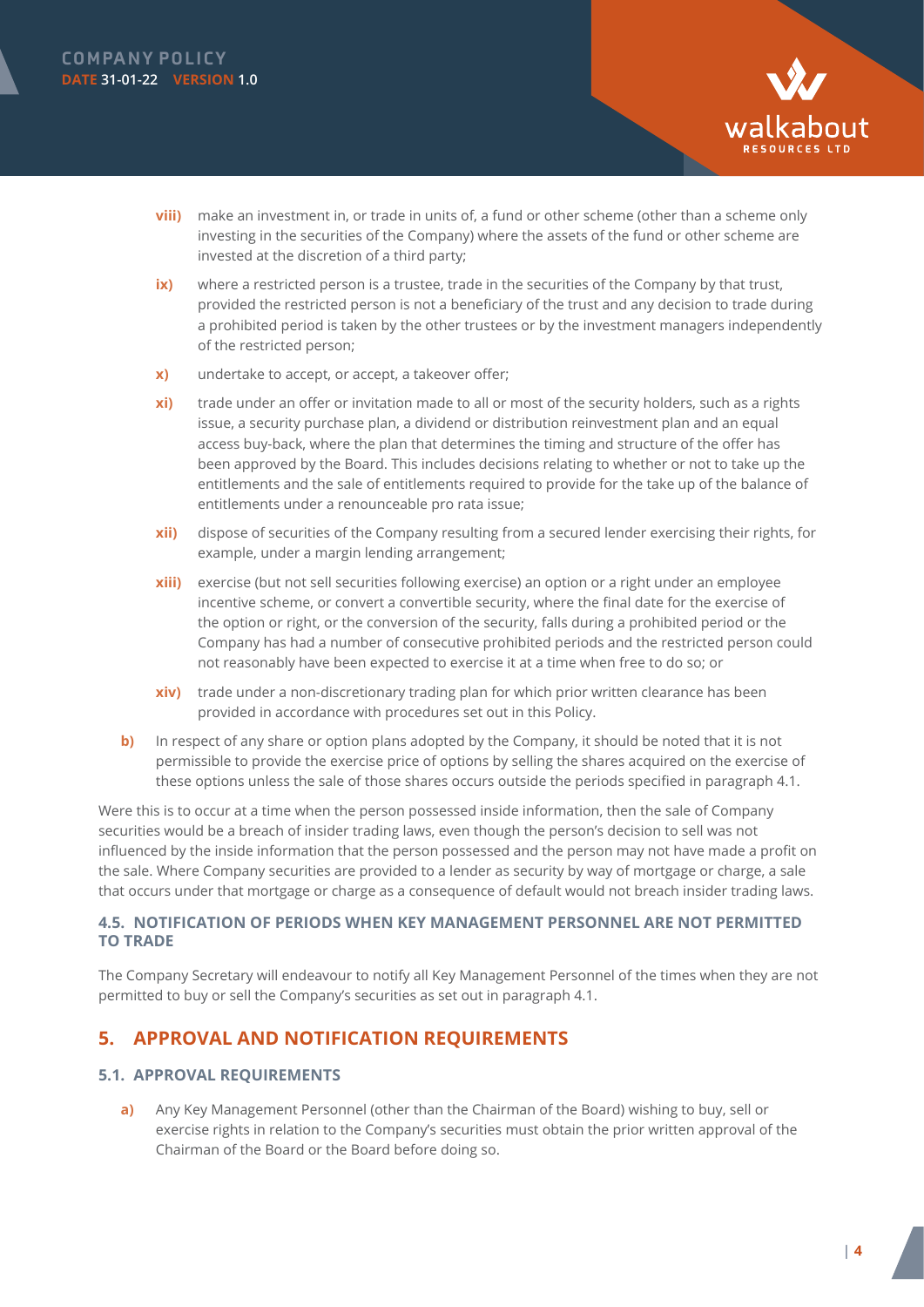



**b)** If the Chairman of the Board wishes to buy, sell or exercise rights in relation to the Company's securities, the Chairman of the Board must obtain the prior approval of the Board before doing so.

#### **5.2. APPROVALS TO BUY OR SELL SECURITIES**

- <span id="page-4-0"></span>**a)** All requests to buy or sell securities as referred to in paragraph [5.1](#page-3-0) must include the intended volume of securities to be purchased or sold and an estimated time frame for the sale or purchase.
- **b)** Copies of written approvals must be forwarded to the Company Secretary prior to the approved purchase or sale transaction.

#### **5.3. NOTIFICATION**

Subsequent to approval obtained in accordance with paragraphs [5.1](#page-3-0) and [5.2](#page-4-0), any Key Management Personnel who (or through his or her Associates) buys, sells, or exercises rights in relation to Company securities **must** notify the Company Secretary in writing of the details of the transaction within two (2) business days of the transaction occurring. This notification obligation **operates at all times** and includes applications for acquisitions of shares or options by employees made under employee share or option schemes and also applies to the acquisition of shares as a result of the exercise of options under an employee option scheme.

#### **5.4. KEY MANAGEMENT PERSONNEL SALES OF SECURITIES**

Key Management Personnel need to be mindful of the market perception associated with any sale of Company securities and possibly the ability of the market to absorb the volume of shares being sold. With this in mind, the management of the sale of any significant volume of Company securities (ie a volume that would represent a volume in excess of 10% of the total securities held by the seller prior to the sale, or a volume to be sold that would be in excess of 10% of the average daily traded volume of the shares of the Company on the ASX for the preceding 20 trading days) by a Key Management Personnel needs to be discussed with the Board and the Company's legal advisers prior to the execution of any sale. These discussions need to be documented in the form of a file note, to be retained by the Company Secretary.

#### **5.5. EXEMPTION FROM CLOSED PERIODS RESTRICTIONS DUE TO EXCEPTIONAL CIRCUMSTANCE**

Key Management Personnel who are not in possession of inside information in relation to the Company, may be given prior written clearance by the Managing Director (or in the case of the Managing Director, by all other members of the Board) to sell or otherwise dispose of Company securities in a Closed Period where the person is in severe financial hardship or where there are exceptional circumstances as set out in this policy.

#### **5.6. SEVERE FINANCIAL HARDSHIP OR EXCEPTIONAL CIRCUMSTANCES**

The determination of whether a Key Management Personnel is in severe financial hardship will be made by the Managing Director (or in the case of the Managing Director, by all other members of the Board).

A financial hardship or exceptional circumstances determination can only be made by examining all of the facts and if necessary obtaining independent verification of the facts from banks, accountants or other like institutions.

#### **5.7. FINANCIAL HARDSHIP**

Key Management Personnel may be in severe financial hardship if they have a pressing financial commitment that cannot be satisfied other than by selling the securities of the Company.

In the interests of an expedient and informed determination by the Managing Director (or all other members of the Board as the context requires), any application for an exemption allowing the sale of Company